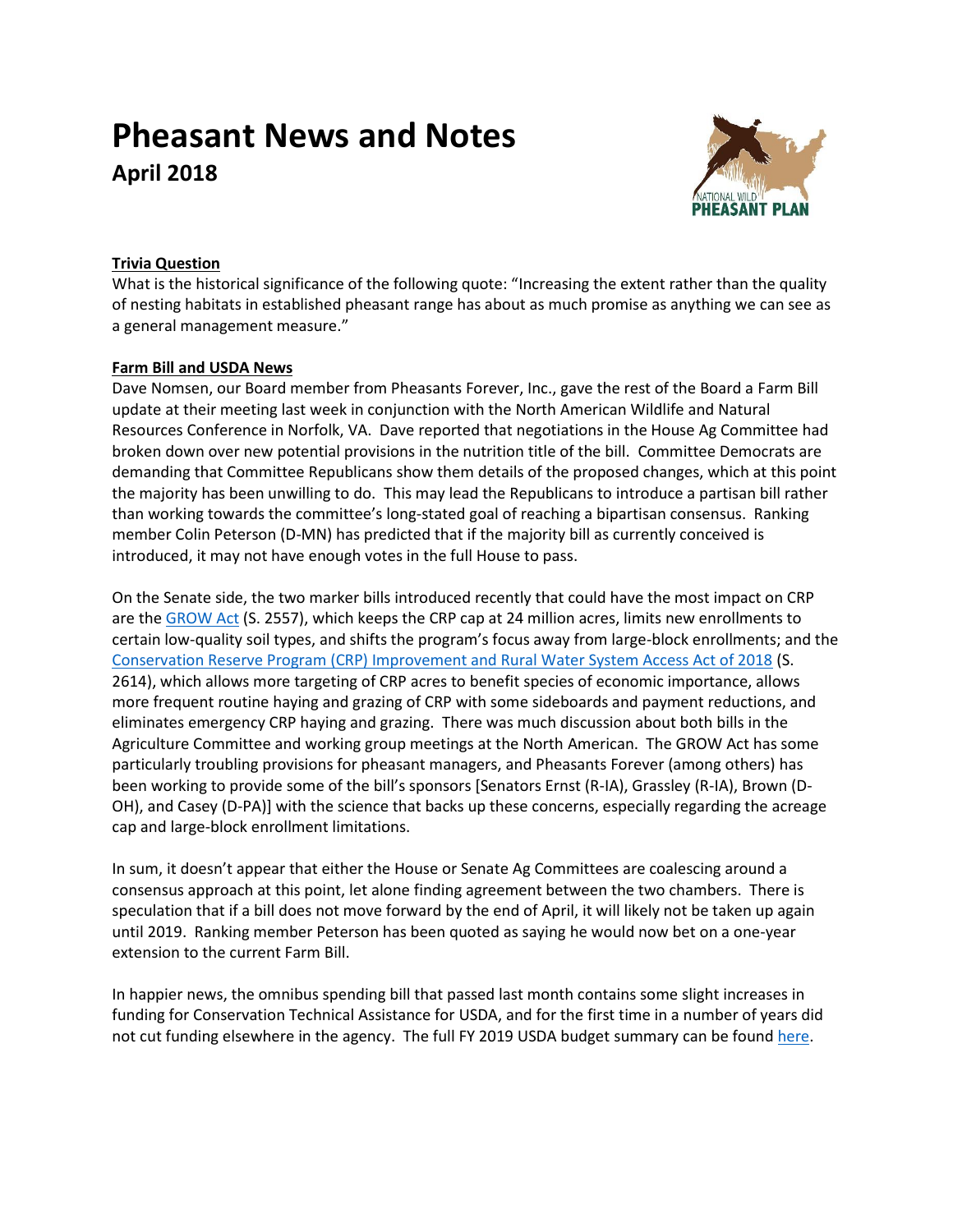#### **Notes from Around the Pheasant Range**

The Technical Committee traded some emails a few weeks ago about Kernza, a variety of intermediate wheatgrass being selectively bred for grain production. National Geographic [ran an article](https://news.nationalgeographic.com/future-of-food/future-of-food-agriculture-ecology/) last month about the "Menu of the Future," and Kernza made the list (it's featured just below the cricket flour – yum). A perennial grass crop that i[s harvested after the nesting season](https://www.youtube.com/watch?v=bllbOG5sGCQ) would certainly seem to hold great potential as pheasant cover, so let's hope its toehold in the market expands.

Earlier in March, I sent the Technical Committee a link to [a Sporting Classics Daily article](https://na01.safelinks.protection.outlook.com/?url=http%3A%2F%2Fsportingclassicsdaily.com%2Fa-closer-look-at-bobwhite-parasites%2F%3Futm_source%3DRetriever%2BResults%2B-%2BField%2BTrials-March%2B5%252C%2B2018%26utm_campaign%3DFT%2BNewsletter%26utm_medium%3Demail&data=02%7C01%7Cstaylor%40pheasantsforever.org%7C4e6e5cf0995d4773ef8d08d58aa0303e%7Caa7f2878315845b4bbebd7b7b3fe4ae3%7C1%7C1%7C636567342976534004&sdata=OGbJ9jNSP0nnpesigG12rkjo%2BxVcYDvcobtWpojTFOg%3D&reserved=0) that seemed to go a little overboard describing the significance of research on eyeworm infestations in Texas bobwhites, which in turn got the attention of quite a few hunters. Pheasants and other galliforms have also been found to harbor this parasite for many decades. Our Texas and Oklahoma agency partners, who have not been collaborators on the bobwhite research to date, are mulling some research questions of their own on this subject and passed alon[g the view of Tall Timbers Research Station](http://talltimbers.org/news/news.php?news_id=736) as a good assessment of the current science. Jeff Prendergast (Tech Committee, Kansas DWPT) subsequently wrote that they had collected about 250 heads each of pheasant and quail this past season to look at eyeworm prevalence and distribution, and hopes to have the results available this summer.

I heard some references at the North American to a [recently published article](http://advances.sciencemag.org/content/4/3/eaao0167.full) (see full citation in "Recent Literature" below) that was critical of state wildlife agencies' claims that our game management decisions are based on science. The authors used 11 criteria to measure how "science-based" the hunting management plans provided by the states were, and concluded their "results raise doubt about the purported scientific basis of hunt management across the United States and Canada." In looking at [the list of "hunt management plan](http://advances.sciencemag.org/highwire/filestream/202279/field_highwire_adjunct_files/1/aao0167_databaseS1.csv)s" they reviewed, it appears that many might be federal aid documents rather than stand-alone species management plans, and no national plans were included in their analyses. Regardless, we might be hearing more about this critique in the future.

Some disappointing news[: overwintering monarch numbers were down for the second](https://monarchjointventure.org/news-events/news/eastern-monarch-overwintering-population-numbers-announced) straight year.

Finally, thanks to T.J. Fontaine of the Nebraska Coop Unit for sending along these [old school pheasant](http://nationalpheasantplan.org/wp-content/uploads/2018/03/SDSU-old-school-rnp-recipes.pdf)  [recipes](http://nationalpheasantplan.org/wp-content/uploads/2018/03/SDSU-old-school-rnp-recipes.pdf) (literally) from the Agriculture Experiment Station at South Dakota State University. Here you'll find about as many pheasant recipes as Bubba had for shrimp in *Forrest Gump*, and the authors (pictured at the end) look like they might give you a whack with a ruler if you messed up their instructions.

### **Pheasants in the Media**

[Fighting for love: Dominant male pheasants learn faster](https://phys.org/news/2018-02-dominant-male-pheasants-faster.html) [South Dakota gubernatorial candidates share plans to boost pheasants](http://www.mitchellrepublic.com/news/government-and-politics/4405556-noem-jackley-share-initiatives-boost-sds-pheasant-population) [King Celebrates HSUS Score of Zero by Sharing Family Pheasant Soup Recipe](https://kiow.com/2018/03/03/king-celebrates-hsus-score-of-zero-by-sharing-family-pheasant-soup-recipe/) [Traditional archers enjoy challenge of pheasant hunting in annual shoot](https://www.jsonline.com/story/sports/outdoors/2018/03/03/smith-traditional-archers-enjoy-challenge-pheasant-hunting-annual-shoot/378850002/) [Boy Scouts of America dismissed from lawsuit filed by Utah hunting guide who was shot in the eye](https://www.sltrib.com/news/2018/02/06/boy-scouts-of-america-dismissed-from-lawsuit-filed-by-utah-hunting-guide-who-was-shot-in-the-eye-during-a-pheasant-hunt/)  [during a pheasant](https://www.sltrib.com/news/2018/02/06/boy-scouts-of-america-dismissed-from-lawsuit-filed-by-utah-hunting-guide-who-was-shot-in-the-eye-during-a-pheasant-hunt/) hunt Rooster tales - [Agricultural practices, farm bill funds tighten noose on wild game populations](http://www.enterprisepub.com/news/rooster-tales---agricultural-practices-farm-bill-funds-tighten/article_75700968-23b9-11e8-a9a0-6386e977e0c0.html) *Archaeopteryx* ['flew in bursts like a pheasant', scientists say](https://www.theguardian.com/science/2018/mar/13/archaeopteryx-flew-in-bursts-like-a-pheasant-scientists-say)